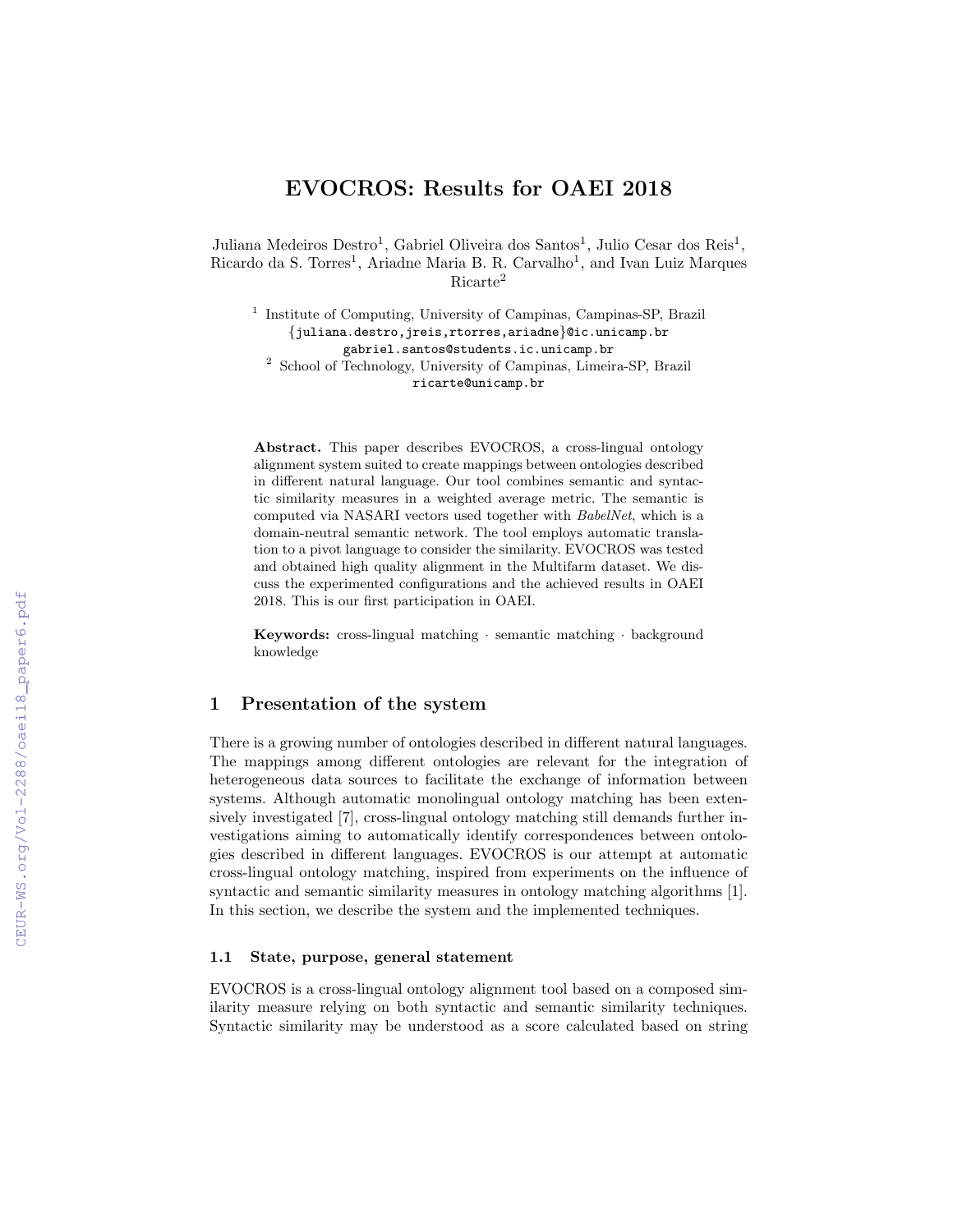2 J. Destro et al.

analysis (extracted from labels of concepts), whereas the semantic similarity is computed taking into account background knowledge. Our approach computes a weighted mean of semantic and syntactic similarities.

# 1.2 Specific techniques used

The tool is developed in Python 3. It works by comparing the computed similarity between a concept from an ontology (in its automatically translated version) to another concept from a different ontology. The concept terms are translated to a pivot natural language aiming to use available external resources such as thesauri, corpora, dictionaries, etc. to overcome the language and alphabet barriers.

Figure 1 presents the workflow of the tool. The first step is the pre-processing of the source and target input ontologies, converting them into owlready $2<sup>3</sup>$  objects. Each concept of the source ontology is compared to all concepts of the target ontology.



Fig. 1. EVOCROS workflow.

<sup>3</sup> Python 3 library to manipulate ontologies as objects.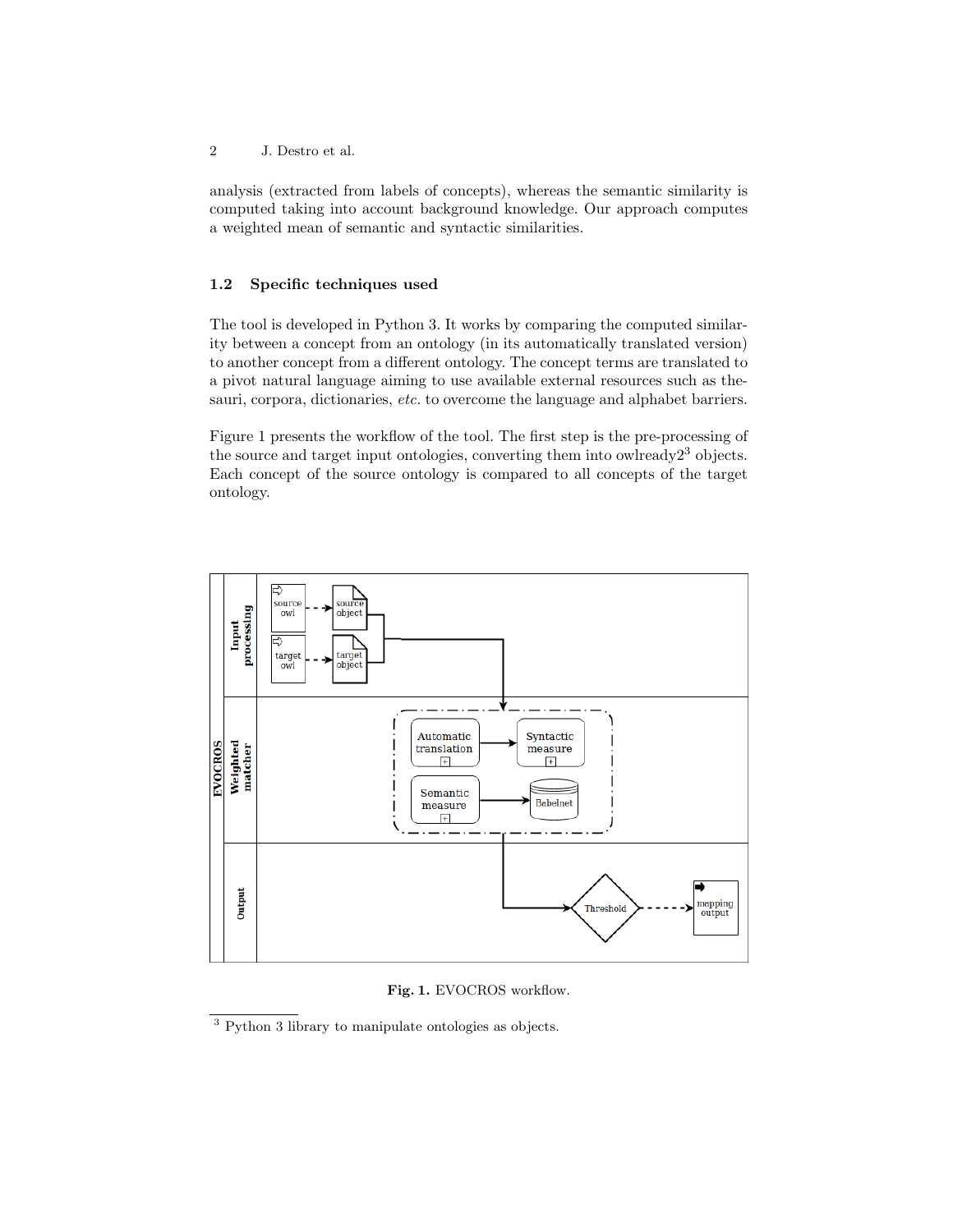Syntactic Similarity Measure. For syntactic similarity measure, the concept labels of both the source and target ontologies are first translated to a pivot language using automatic translation. We are using English as pivot language for OAEI 2018 though the tool accepts any language as pivot. The concepts are then compared by measuring the syntactic similarity via edit distance Levenshtein [3]) as a syntactic similarity measure.

Semantic Similarity Measure. Semantic similarity between terms is a metric to evaluate how similar two given terms are considering their meanings in a certain context. For example, the words "nail" and "hammer" are more similar considering the tool context than "nail" and "finger". On the other hand, when we consider the anatomy context, "nail" and "finger" are more similar than "nail" and "hammer".

For semantic similarity, we use the concept label in its original language, without any translation. There are a lot of algorithms to calculate semantic similarity. These algorithms usually explore an external resource such as vocabulary, dictionaries or thesauri to help computing the similarity between two words. EVOCROS explores a Weighted Overlap measure [6] relying on the neutraldomain semantic network BabelNet [5]. The tool retrieves from Babelnet the synsets of the concept labels of both source and target ontologies and compare them to measure the semantic similarity.

Our proposal generates cross-lingual ontology alignments taking into account the combination of semantic and syntactic similarity by computing the weighted average as follows:

**Definition 1 (Composed Similarity).** Let sem $(t_1, t_2)$  and sin $(t_1, t_2)$  be the semantic similarity, and the syntactic one between the terms  $t_1$  and  $t_2$ , respectively. We assume that the similarities are normalized between 0 and 1. Formally:

$$
simC(t_1, t_2) = \frac{\alpha sin(t_1, t_2) + \beta sem(t_1, t_2)}{\alpha + \beta} \tag{1}
$$

where  $\alpha$  and  $\beta$  are constants.

If the weighted similarity reaches a threshold, the concept pair is recorded to the output file, generated in RDF format. Otherwise, it is discarded.

#### 1.3 Adaptations made for evaluation

EVOCROS uses a configuration file with the source and target ontologies, and their respective language. In order to participate in OAEI, we modified the tool to receive the source and target ontologies as input parameters and retrieve the ontology language from the lang XML tag. The bridge created for SEALS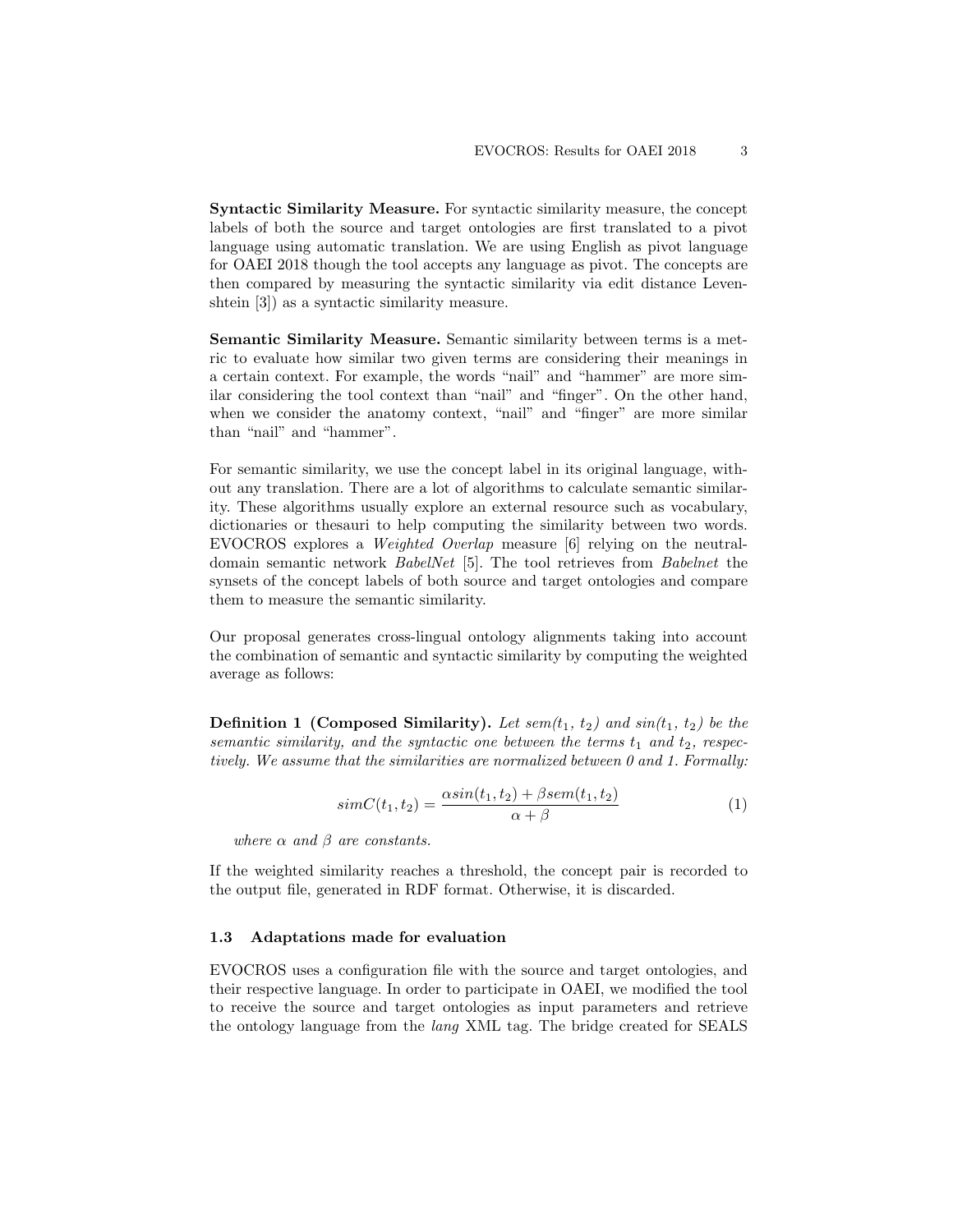4 J. Destro et al.

platform is written in Java and executed system calls to run the tool, written in Python 3. Although the tool executed locally using the SEALS client, there were issues during evaluation on SEALS platform and only local results are available in this report.

### 1.4 Link to the set of provided alignments (in align format)

Alignment results are available at https://github.com/jmdestro/evocros-results.

## 2 Results

In this section, we describe the results obtained from local experiments using a sub-set of Multifarm with the same configuration used in OAEI 2018 evaluation.

### 2.1 Multifarm

Our experiments were based on ontologies from conference domain from the MultiFarm dataset 2015 [4]. We used the reference mappings between the ontologies described in English and Spanish mapped into those concepts in the Portuguese Language.

Several weights for similarity measures and different similarity thresholds were evaluated locally. For OAEI 2018, only the following configuration was submitted: threshold: 0.66, syntactic similarity weight: 0.75, semantic similarity weight: 0.25. This was the configuration with the most interesting results. Table 1 presents the used configuration and the results for conference-conference alignment for languages spanish-portuguese (es-pt) and english-portuguese (enpt).

|             |      |        | Syntactic Semantic |      |      | Languages Threshold similarity similarity Precision Recall F-measure |
|-------------|------|--------|--------------------|------|------|----------------------------------------------------------------------|
|             |      |        |                    |      |      |                                                                      |
|             |      | weight | weight             |      |      |                                                                      |
| $es$ - $pt$ | 0.66 | 0.75   | 0.25               | 0.68 | 0.33 | 0.44                                                                 |
| en-pt       | 0.66 | 0.75   | 0.25               | 0.72 | 0.41 | 0.52                                                                 |

Table 1. Cross-lingual mapping of conference-conference ontologies from MultiFarm.

The choice of weights assigned to each similarity measure played an important role in the results. Tables 2 and 3 present the obtained results for different configurations. Considering the syntactical weights as 0.75 and 0.80 generated the best mappings, that is, they result in alignments with the greatest f-measure. Thus, our technique may be understood as a good alternative to syntactic or semantic only methods, and it might perform even better taking into account the correct parameters.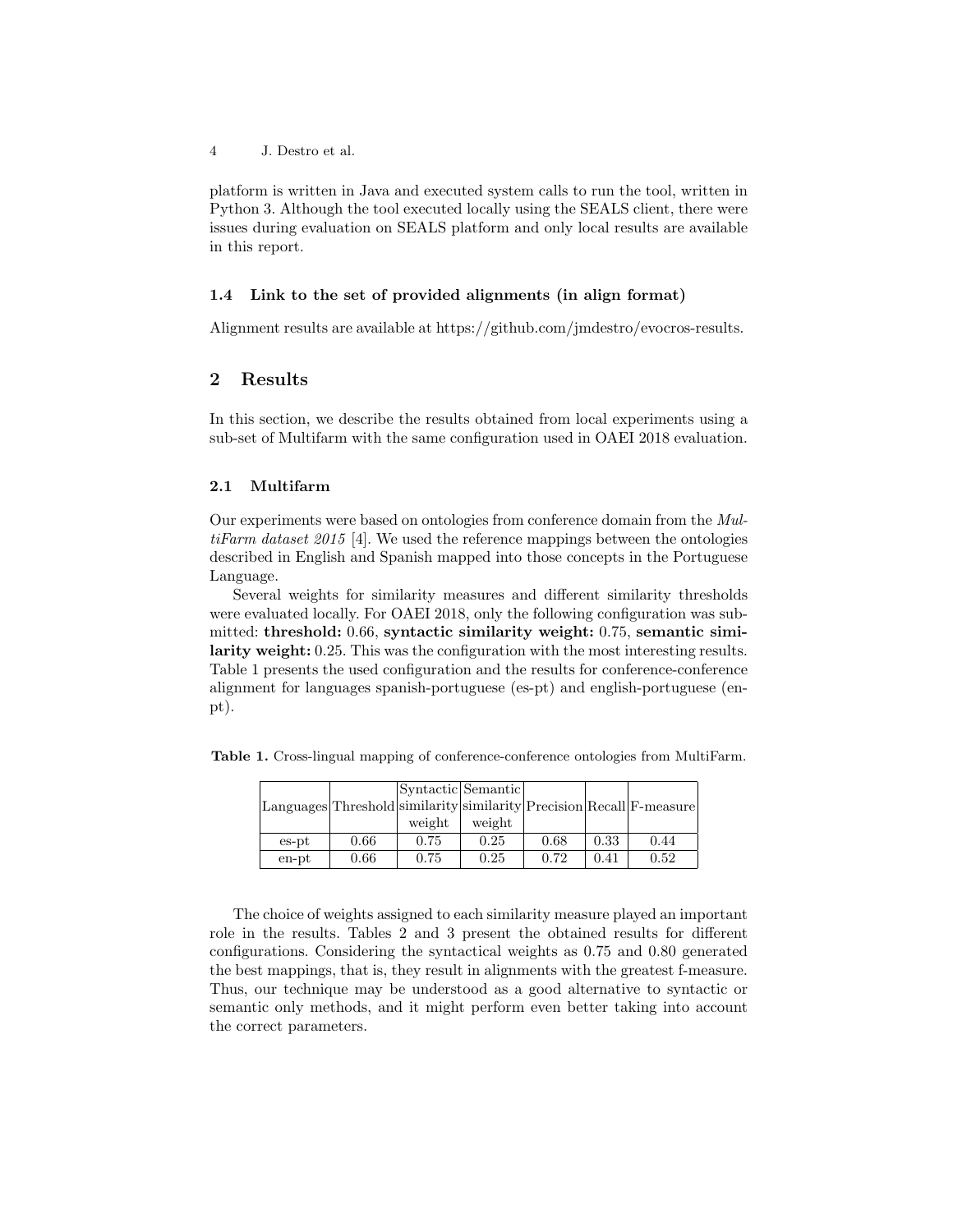|      | Threshold Syntactic weight Semantic weight Precision Recall F-measure |      |      |      |      |
|------|-----------------------------------------------------------------------|------|------|------|------|
| 0.66 | 0.50                                                                  | 0.50 | 0.49 | 0.15 | 0.23 |
|      | 0.33                                                                  | 0.67 | 0.40 | 0.10 | 0.16 |
|      | 0.25                                                                  | 0.75 | 0.33 | 0.15 | 0.21 |
|      | 0.20                                                                  | 0.80 | 0.30 | 0.15 | 0.20 |
|      | 0.67                                                                  | 0.33 | 0.69 | 0.30 | 0.42 |
|      | 0.75                                                                  | 0.25 | 0.68 | 0.33 | 0.44 |
|      | 0.80                                                                  | 0.20 | 0.59 | 0.31 | 0.40 |
| 0.75 | 0.50                                                                  | 0.50 | 0.58 | 0.16 | 0.25 |
|      | 0.33                                                                  | 0.67 | 0.48 | 0.16 | 0.24 |
|      | 0.25                                                                  | 0.75 | 0.45 | 0.18 | 0.25 |
|      | 0.20                                                                  | 0.80 | 0.40 | 0.17 | 0.24 |
|      | 0.67                                                                  | 0.33 | 0.65 | 0.16 | 0.26 |
|      | 0.75                                                                  | 0.25 | 0.75 | 0.31 | 0.44 |
|      | 0.80                                                                  | 0.20 | 0.72 | 0.33 | 0.45 |
| 0.80 | 0.50                                                                  | 0.50 | 0.65 | 0.16 | 0.26 |
|      | 0.33                                                                  | 0.67 | 0.58 | 0.16 | 0.25 |
|      | 0.25                                                                  | 0.75 | 0.50 | 0.17 | 0.26 |
|      | 0.20                                                                  | 0.80 | 0.45 | 0.18 | 0.25 |
|      | 0.67                                                                  | 0.33 | 0.65 | 0.16 | 0.26 |
|      | 0.75                                                                  | 0.25 | 0.65 | 0.16 | 0.26 |
|      | 0.80                                                                  | 0.20 | 0.75 | 0.31 | 0.44 |
| 0.95 | 0.50                                                                  | 0.50 | 0.64 | 0.11 | 0.18 |
|      | 0.33                                                                  | 0.67 | 0.67 | 0.15 | 0.24 |
|      | 0.25                                                                  | 0.75 | 0.69 | 0.16 | 0.26 |
|      | 0.20                                                                  | 0.80 | 0.65 | 0.16 | 0.26 |
|      | 0.67                                                                  | 0.33 | 0.64 | 0.11 | 0.18 |
|      | 0.75                                                                  | 0.25 | 0.64 | 0.11 | 0.18 |
|      | 0.80                                                                  | 0.20 | 0.64 | 0.11 | 0.18 |

Table 2. MultiFarm alignment of Conference [ES] - Conference [PT] ontologies, using different threshold and weight.

# 3 General comments

In this section, we discuss our results and the ways to improve the system.

### 3.1 Comments on the results (strength and weaknesses)

The tool had satisfactory results but the execution time was exceedingly long due to constant RestAPI calls to Babelnet. The results showed an influence of threshold: as the threshold rises, the precision also increases. It may be explained by considering equivalence of only those concepts with a high level of similarity. However, f-measure declines as the threshold increases because large values assigned to threshold make the algorithm disregards concepts that are equivalent, but somehow was assigned a lower level of similarity than expected by the threshold. As a result, the recall drops substantially, because many correct correspondences are ignored, and thus f-measure decreases. Empirically, we concluded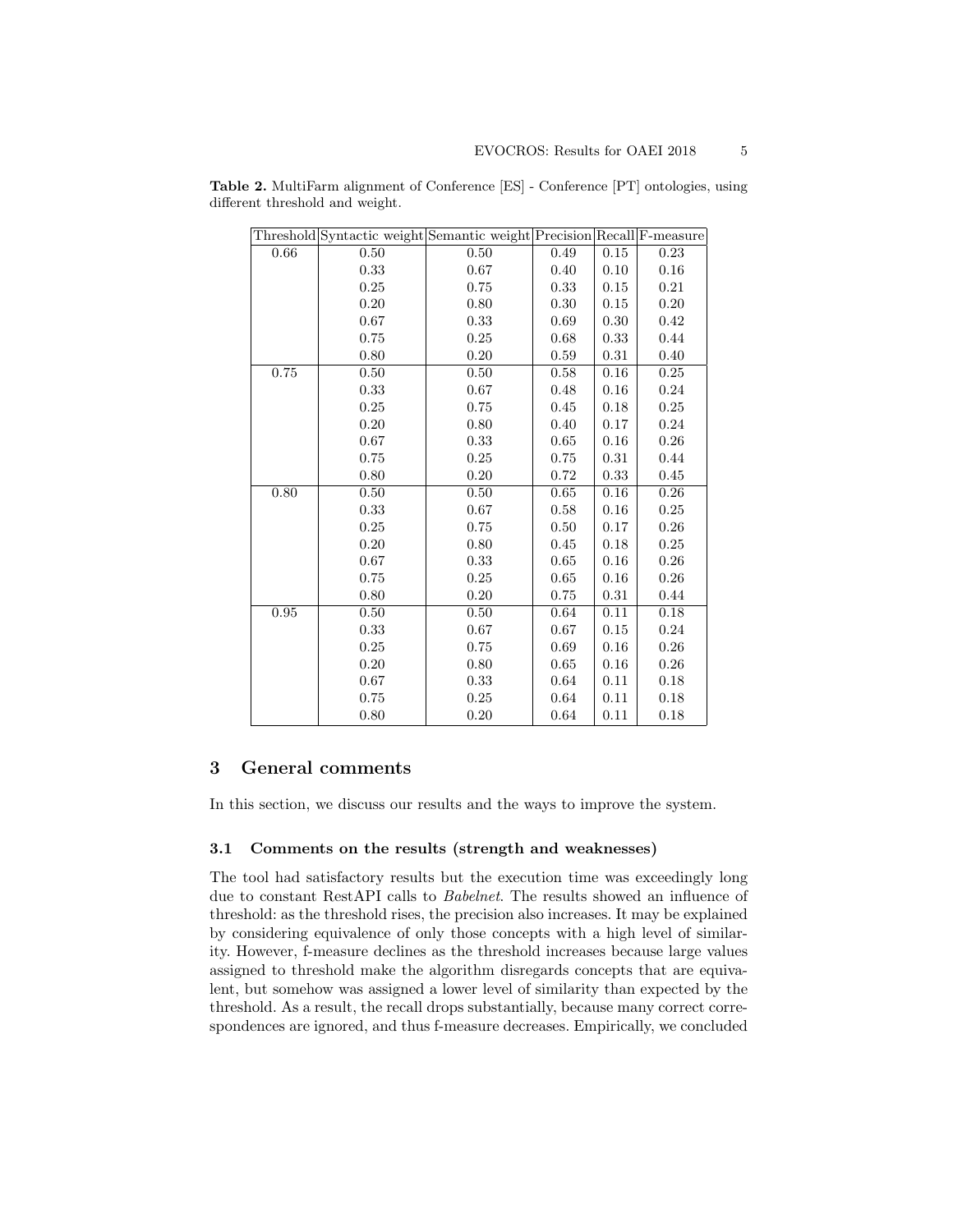6 J. Destro et al.

Table 3. MultiFarm alignment of Conference [EN] - Conference [PT] ontologies, using different threshold and weight.

|      | Threshold Syntactic weight Semantic weight Precision Recall F-measure |          |          |        |      |
|------|-----------------------------------------------------------------------|----------|----------|--------|------|
| 0.66 | $0.50\,$                                                              | $0.50\,$ | 0.57     | $0.18$ | 0.27 |
|      | 0.33                                                                  | 0.67     | 0.42     | 0.21   | 0.28 |
|      | 0.25                                                                  | 0.75     | 0.32     | 0.18   | 0.23 |
|      | 0.20                                                                  | 0.80     | $0.28\,$ | 0.17   | 0.21 |
|      | 0.67                                                                  | 0.33     | 0.69     | 0.34   | 0.45 |
|      | 0.75                                                                  | 0.25     | 0.72     | 0.41   | 0.52 |
|      | 0.80                                                                  | 0.20     | 0.68     | 0.21   | 0.32 |
| 0.75 | 0.50                                                                  | $0.50\,$ | 0.60     | 0.17   | 0.26 |
|      | 0.33                                                                  | 0.67     | 0.52     | 0.23   | 0.32 |
|      | 0.25                                                                  | 0.75     | 0.50     | 0.22   | 0.31 |
|      | 0.20                                                                  | 0.80     | 0.43     | 0.21   | 0.28 |
|      | 0.67                                                                  | 0.33     | 0.58     | 0.21   | 0.31 |
|      | 0.75                                                                  | 0.25     | 0.70     | 0.15   | 0.25 |
|      | 0.80                                                                  | 0.20     | 0.75     | 0.17   | 0.27 |
| 0.80 | 0.50                                                                  | 0.50     | 0.58     | 0.16   | 0.25 |
|      | 0.33                                                                  | 0.67     | 0.57     | 0.23   | 0.32 |
|      | $0.25\,$                                                              | 0.75     | 0.52     | 0.23   | 0.32 |
|      | 0.20                                                                  | 0.80     | 0.50     | 0.22   | 0.31 |
|      | 0.67                                                                  | 0.33     | 0.61     | 0.21   | 0.32 |
|      | 0.75                                                                  | 0.25     | 0.61     | 0.09   | 0.15 |
|      | 0.80                                                                  | 0.20     | 0.73     | 0.15   | 0.25 |
| 0.95 | 0.50                                                                  | 0.50     | 0.64     | 0.19   | 0.29 |
|      | 0.33                                                                  | 0.67     | 0.61     | 0.21   | 0.32 |
|      | $0.25\,$                                                              | 0.75     | 0.61     | 0.21   | 0.32 |
|      | 0.20                                                                  | 0.80     | 0.61     | 0.21   | 0.32 |
|      | 0.67                                                                  | 0.33     | 0.64     | 0.19   | 0.29 |
|      | 0.75                                                                  | 0.25     | 0.64     | 0.07   | 0.13 |
|      | 0.80                                                                  | 0.20     | 0.64     | 0.07   | 0.13 |

that the thresholds that generate the more accurate mappings were  $\lambda = 0.66$  and  $\lambda = 0.75$ .

### 3.2 Discussions on the way to improve the proposed system

This was the first evaluation of the system and although there was issues during the evaluation phase of OAEI, preventing the system to be executed in SEALS platform, the local results are encouraging. Our main goals for future work are:

Reduce execution time: the tool has a long execution time due to constant RestAPI calls to Babelnet and needs to be optimized with local caches.

Bag of graphs: ontologies can be represented as graphs, thus allowing for partitioning [2] and comparison of sub-graphs. Bag-of-graphs [8] is a graph matching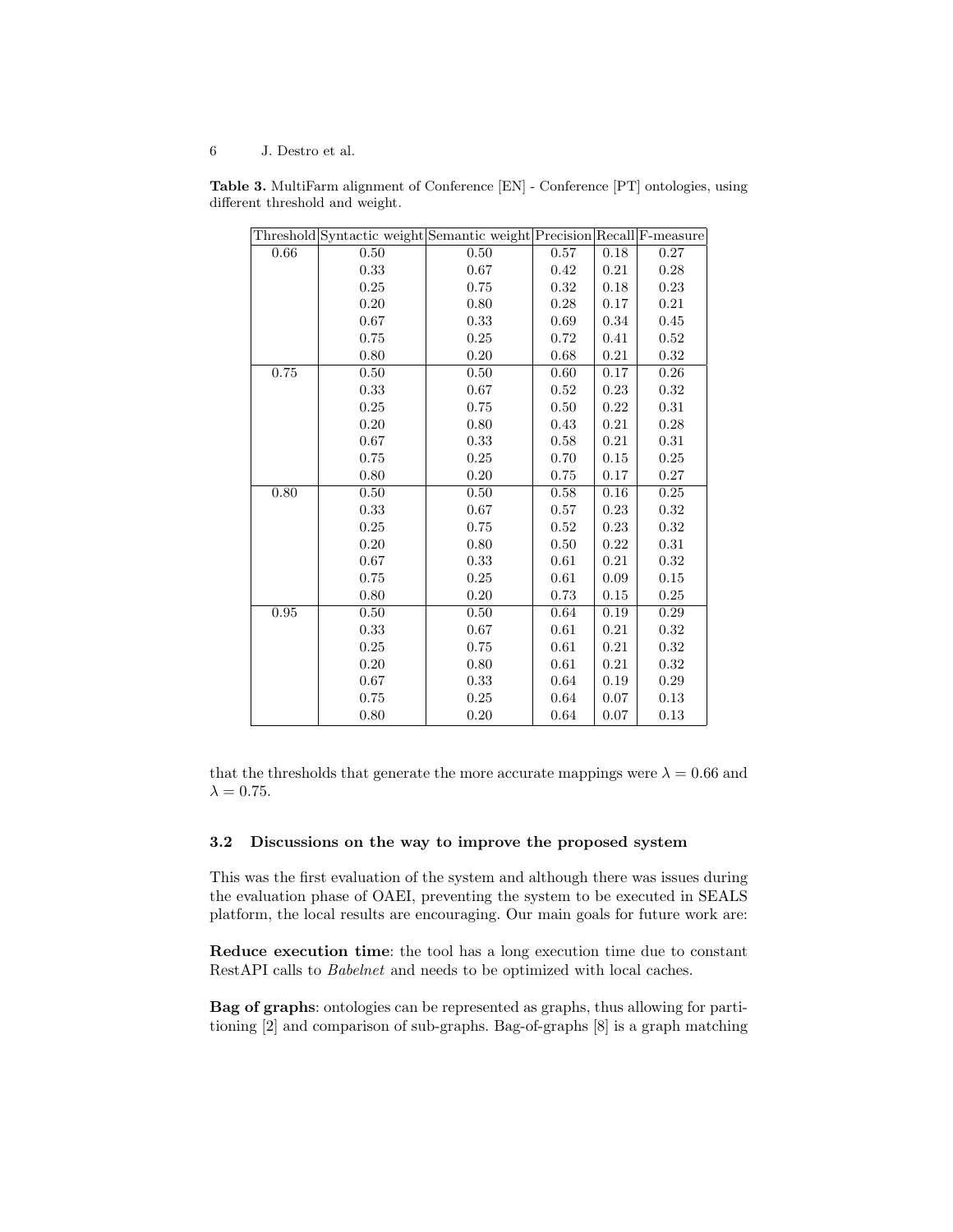approach, similar to bag-of-words. It represents graphs as feature vectors, highly simplifying the computation of graph similarity and reducing execution time. We propose as future investigation to use a simple vector-based representation for graphs and investigate it for cross-lingual ontology matching.

### 3.3 Comments on OAEI

There were issues during the evaluation phase, preventing the system to participate in Multifarm track. For future editions of OAEI, we plan to participate submitting EVOCROS on the newly available HOBBIT platform, using a docker image, to ensure system compatibility during evaluation.

# 4 Conclusion

EVOCROS proposed an approach to cross-lingual ontology matching by combining semantic and syntactic similarity measures. This is the first participation of the system in OAEI. The evaluation with the Multifarm dataset confirmed the quality of mappings generated by our technique. For future work, we plan to improve our cross-lingual ontology alignment proposal considering different combinations of background knowledge, such as specific-domain thesauri to evaluate the semantic similarity. We also plan to further evaluate runtime optimization aspects to fix issues found during the evaluation phase.

## Acknowledgements

This work has been supported by São Paulo Research Foundation (FAPESP): grants #2017/23522-3 and #2017/02325-5.

### References

- 1. Destro, J.M., Dos Reis, J.C., Brito, A.M.C.R., Ricarte, I.L.M.: Influence of semantic similarity measures on ontology cross-language mappings. In: Proceedings of the Symposium on Applied Computing (SAC 2017). pp. 323–329. ACM (2017)
- 2. Hamdi, F., Safar, B., Reynaud, C., Zargayouna, H.: Alignment-based partitioning of large-scale ontologies. In: Advances in knowledge discovery and management, pp. 251–269. Springer (2010)
- 3. Levenshtein, V.I.: Binary codes capable of correcting deletions, insertions, and reversals. Soviet Physics Doklady 10, 707710 (1966)
- 4. Meilicke, C., Garcia-Castro, R., Freitas, F., van Hage, W.R., Montiel-Ponsoda, E., de Azevedo, R.R., Stuckenschmidt, H., Sváb-Zamazal, O., Svátek, V., Tamilin, A., dos Santos, C.T., Wang, S.: Multifarm: A benchmark for multilingual ontology matching. Web Semantics: Science, Services and Agents on the World Wide Web 15, 62–68 (2012)
- 5. Navigli, R., Ponzetto, S.P.: Babelnet: The automatic construction, evaluation and application of a wide-coverage multilingual semantic network. Artificial Intelligence 193, 217–250 (2012)